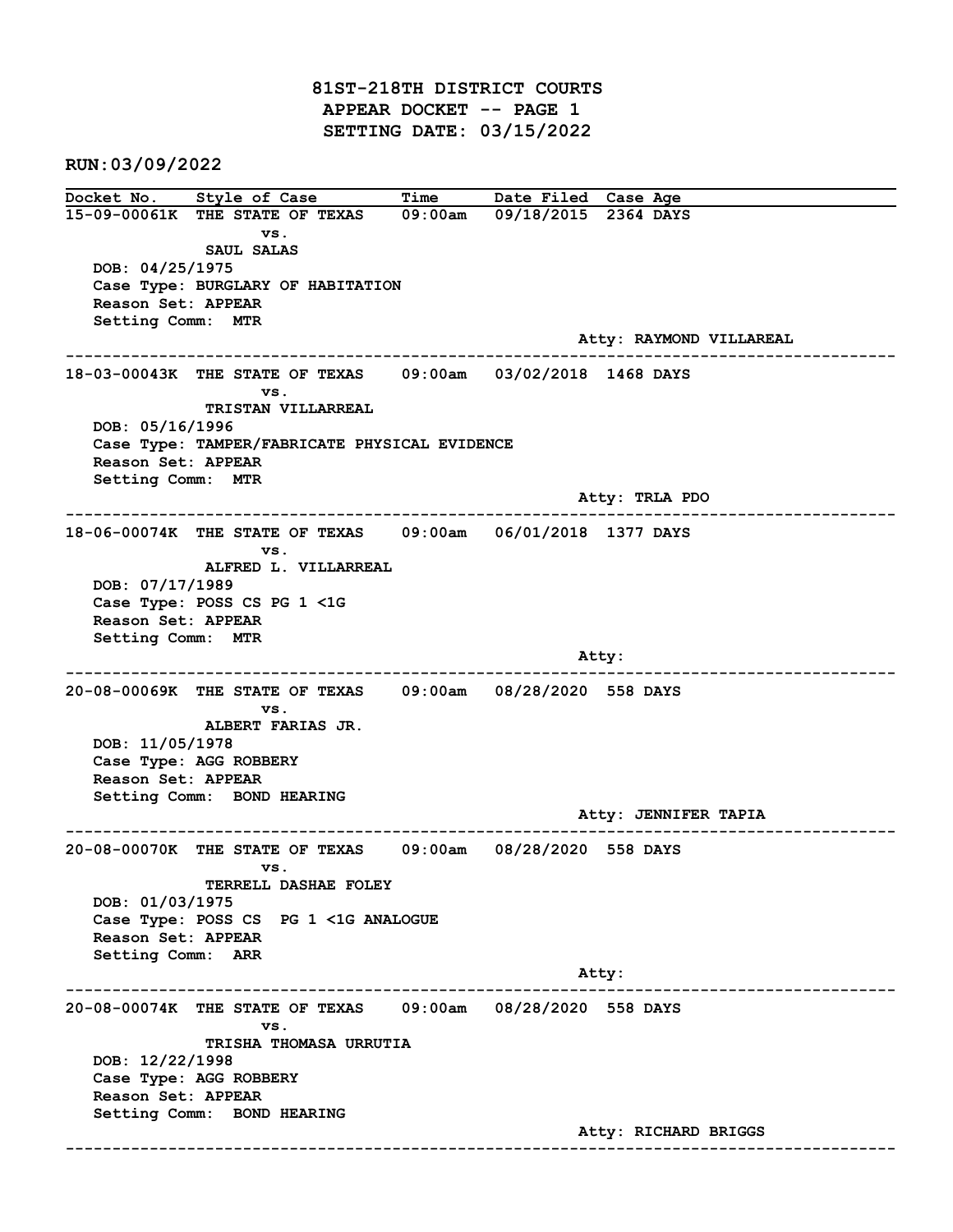81ST-218TH DISTRICT COURTS APPEAR DOCKET -- PAGE 2 SETTING DATE: 03/15/2022

RUN:03/09/2022

Docket No. Style of Case Time Date Filed Case Age 20-09-00083K THE STATE OF TEXAS 09:00am 09/11/2020 544 DAYS vs. DANIEL ISIDRO DIAZ DOB: 11/21/1998 Case Type: AGG ASSAULT W/DEADLY WEAPON Reason Set: APPEAR Setting Comm: BOND HEARING Atty: STEPHEN BARRERA ------------------------------------------------------------------------------------------------------------------------ 21-03-00019K THE STATE OF TEXAS 09:00am 03/12/2021 362 DAYS vs. RICHARD E. HYATT DOB: 08/10/1980 Case Type: POSS CS PG  $2 \geq 4$ G<400G Reason Set: APPEAR Setting Comm: TRACK W/22-01-00005-CRK Atty: RICHARD BRIGGS ------------------------------------------------------------------------------------------------------------------------ 21-05-00050K THE STATE OF TEXAS 09:00am 05/28/2021 285 DAYS vs. JOE ERENESTO RODRIGUEZ DOB: 03/19/1962 Case Type: DRIVING WHILE INTOXICATED 3RD OR MORE Reason Set: APPEAR Setting Comm: MONITOR HEALTH (J WILSON, 10/7) Atty: TRLA PDO ------------------------------------------------------------------------------------------------------------------------ 21-09-00089K THE STATE OF TEXAS 09:00am 09/10/2021 180 DAYS vs. TYLER REYNOLDS DOB: 11/13/1995 Case Type: BURGLARY OF HABITATION Reason Set: APPEAR Setting Comm: PT 3/29, JDC 4/12, JT 5/9 Atty: RICHARD BRIGGS ------------------------------------------------------------------------------------------------------------------------ 22-01-00005K THE STATE OF TEXAS 09:00am 01/18/2022 50 DAYS vs. RICHARD EUGENE HYATT DOB: 08/10/1980 Case Type: EVADING ARREST DET W/VEH Reason Set: APPEAR Setting Comm: ARR, PT 3/29, JDC 4/12, JT 5/9 Atty: ADRIAN PEREZ ------------------------------------------------------------------------------------------------------------------------ 22-01-00012K THE STATE OF TEXAS 09:00am 01/18/2022 50 DAYS vs. JEREMIAH J. RICHARDSON DOB: 10/05/2002 Case Type: SEXUAL ASSLT CHILD Reason Set: APPEAR Setting Comm: ARR; CLKS LTR Atty: ADRIAN PEREZ ------------------------------------------------------------------------------------------------------------------------